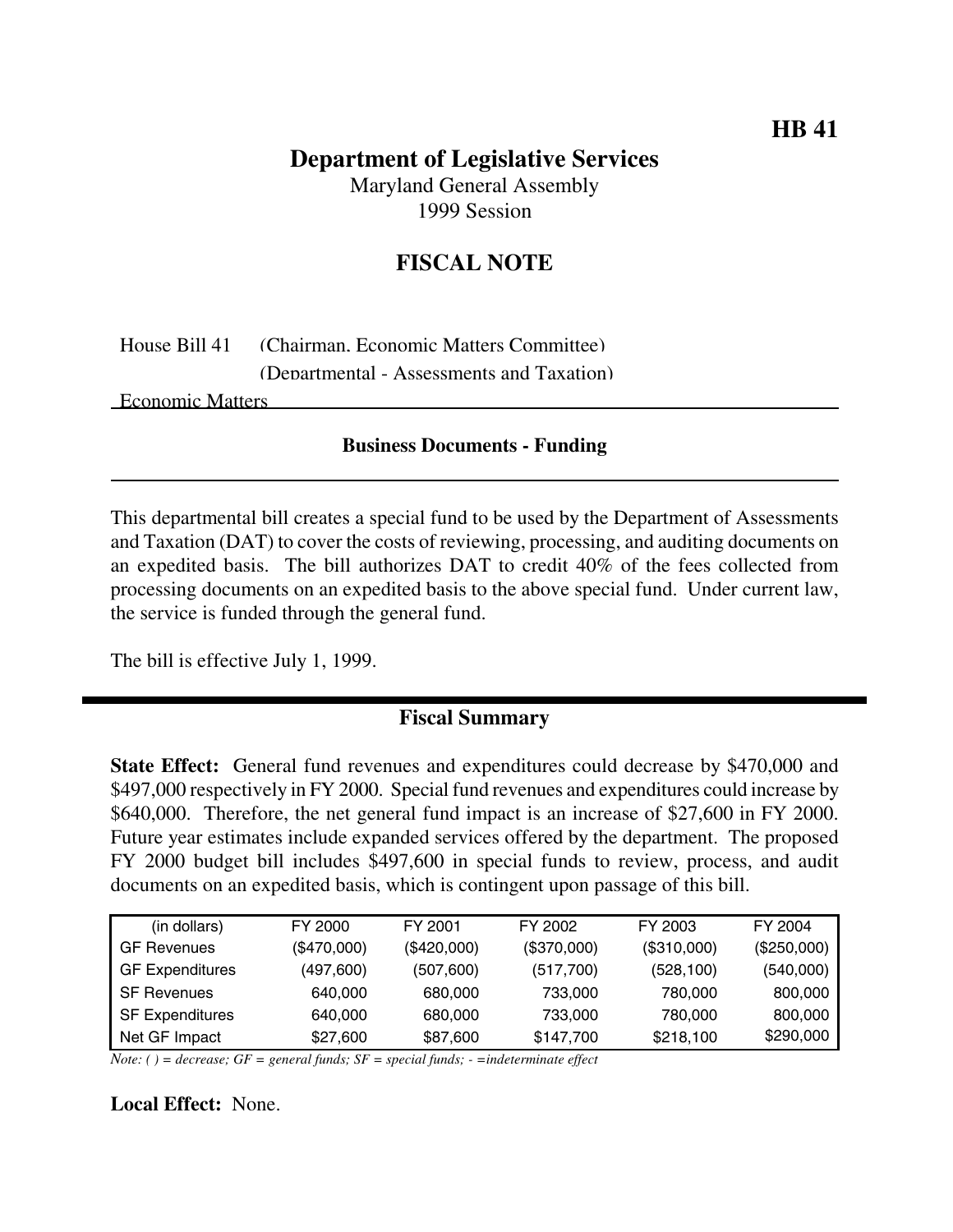**Small Business Effect:** The Department of Assessments and Taxation has determined that this bill has a meaningful impact on small business(attached). Legislative Services disagrees with this assessment.

## **Fiscal Analysis**

### **State Effect:**

### General Fund Effect

In fiscal 1999, the Department of Assessments and Taxation expects to collect \$1.4 million in fees for processing documents on an expedited basis (these fees range from \$9 to \$30 for each document). Under current law, the expected amount of fees collected will only increase to \$1.45 million by fiscal 2004, representing an annual growth in fee revenues of 2% because of the smaller scope of the service. The revenue from these fees are deposited into the general fund; the department received a general fund appropriation of \$497,600 in fiscal 1999 to cover expenses for providing the expedited service.

In fiscal 2000, the department expects to collect \$1.6 million from fees collected for documents processed on an expedited basis due to an expansion of services provided as a result of the bill. The bill authorizes the department to deposit  $40\%$ , or \$640,000, of the \$1.6 million into a special fund, meaning that 60% or \$960,000, will be deposited into the general fund. This results in a reduction in general fund fee revenues of \$470,000 in fiscal 2000. In future years, the department expects fee revenues to increase by 7% annually as services offered continue to increase.

Since the operation would no longer be supported through the general fund, general fund expenditures would decrease by \$497,600 in fiscal 2000. Out-year expenditure reductions assume a 2% growth rate, reflecting the smaller scope of the current operation.

Combining the effect of the general fund revenue and expenditure decrease, the net impact is an overall increase of \$27,600 in fiscal 2000. Future year general fund growth reflects the expansion of services as a result of this bill: general fund revenues are projected to grow faster under the expanded expedited service program than general fund costs would grow under the existing expedited program.

### Special Fund Effect

As discussed above, special fund revenues will increase to \$640,000 (40% of fee revenues

HB 41 / Page 2